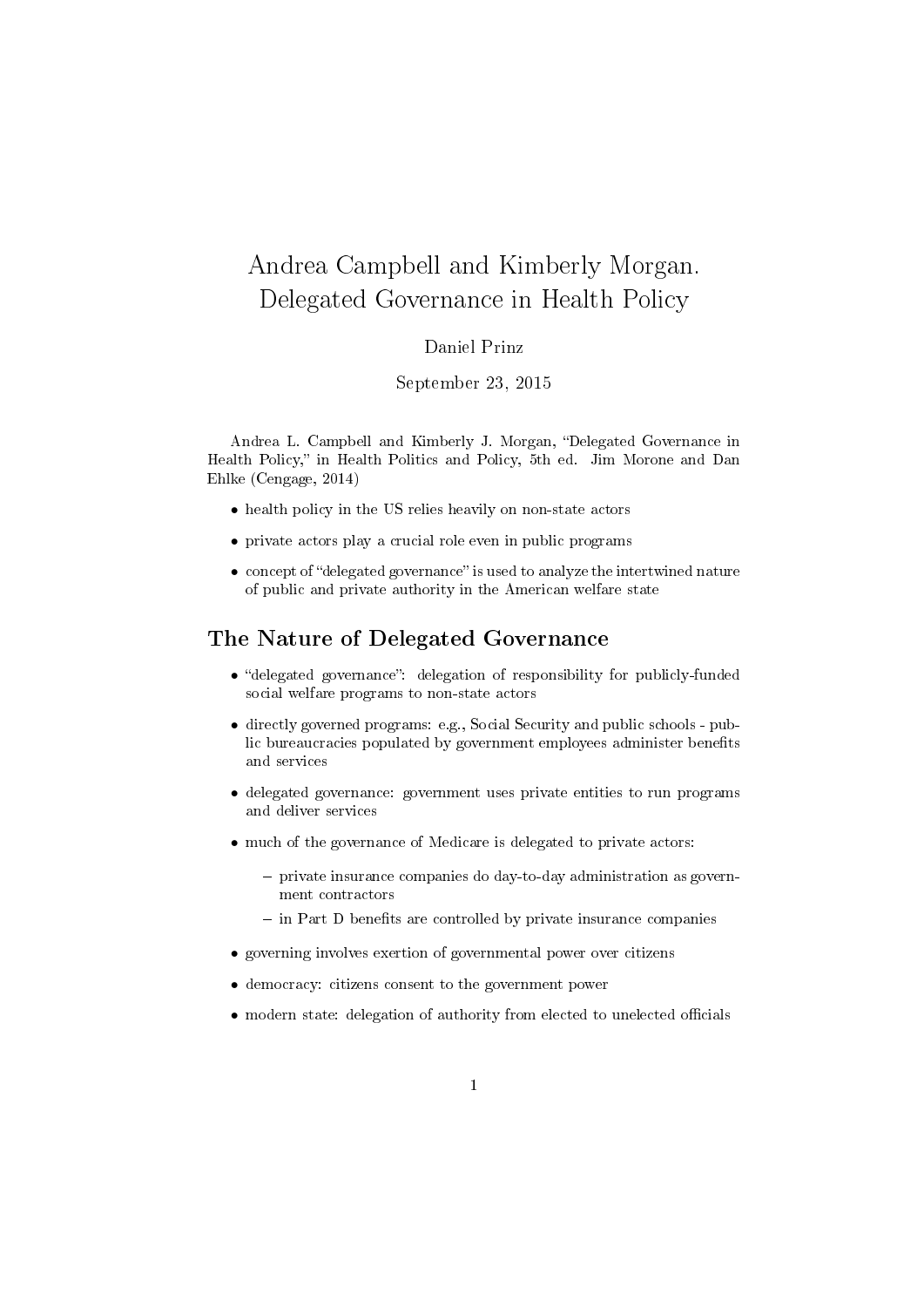- private actors are even further from elected officials, overseen by unelected officials
- similar delegation when federal government shifts responsibility to state and local governments
- four forms of delegated government:
	- $-$  responsibility for program management and service delivery is given to non-profit organizations and trusted professionals ("governmentlike" in their lack of pecuniary motives)
	- $-$  delegation to for-profit firms
	- $-$  "consumer choice" delegation: consumers receive subsidies to purchase services from social welfare marketplaces
	- delegation to state and local governments
- key question: who bears risk for program costs?
- contracting out of public programs is not a new phenomenon, already happened after WWII

## The Factors Behind Delegated Governance

- $\bullet$  little evidence that delegated governance results in more efficiency or savings
- three factors explain reliance on delegated governance:
	- $-$  public ambivalence towards the federal government
	- power of interest groups to block centralized governmental authority
	- fragmented and porous policy-making process
- delegating authority shifts burden of decision-making to non-governmental entities
- other countries that use delegated governance: Australia, New Zealand, the Netherlands
- distinctive in the US: often limited regulation of private actors
- no country delegates as much authority to private health insurance companies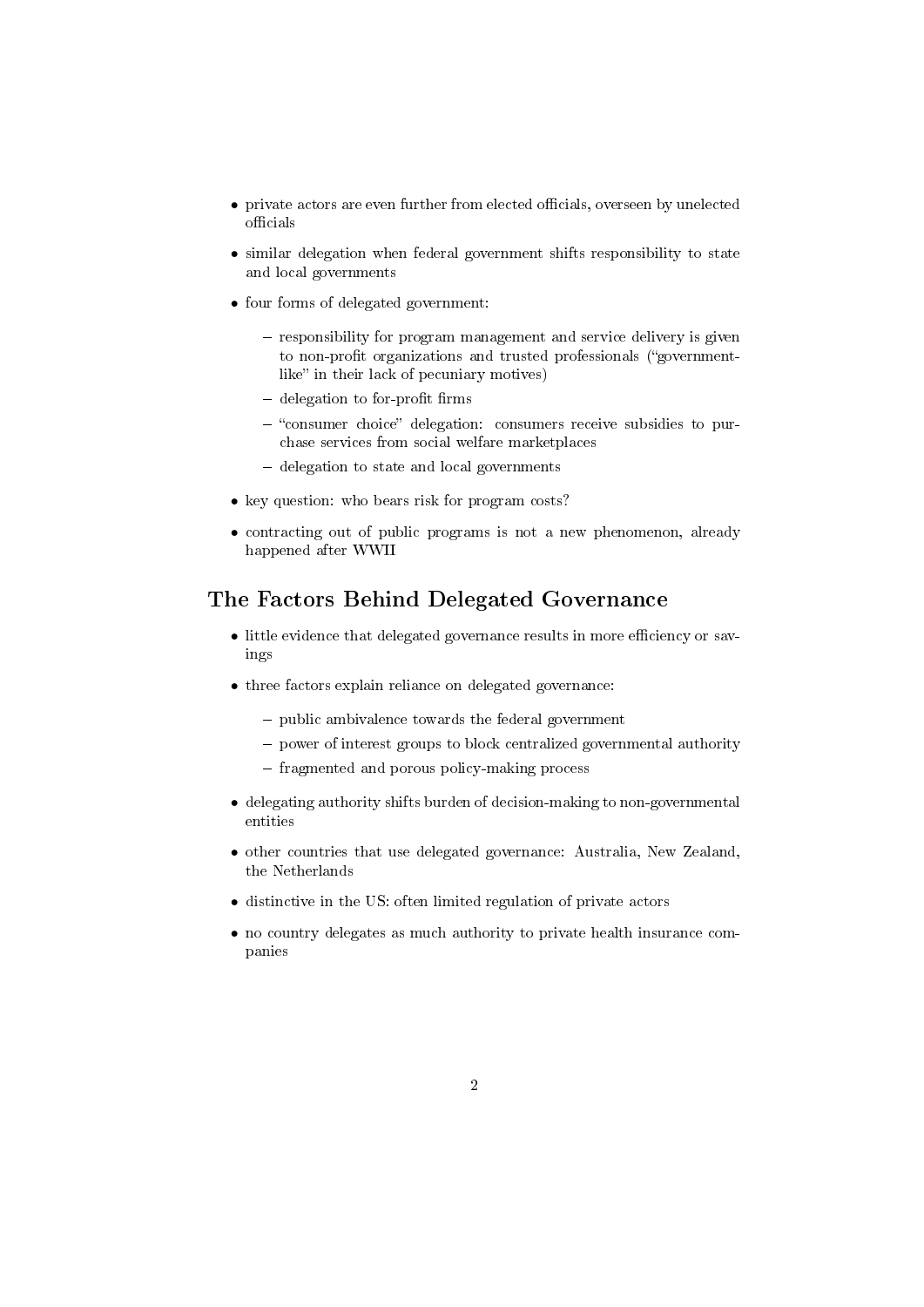### The Consequences of Delegated Governance

- delegated government enabled the expansion of social protections in the postwar period
- important consequences for government functioning, the political environment, and policy outcomes
- delegated governance used because of hostility to growth in government size - can lead to missing regulatory apparatus
- $\bullet$  "consumer choice" delegation is problematic if consumers make bad decisions
- delegated governance empowers private interests by giving a privileged place in the management of social programs
- delegated governance might obscure the role of the federal government in addressing social welfare needs and build support for non-state forms of social provision
- real political impact: provide an immediate solution to social problems, preempting the drive for a bigger role for government
- $\bullet$  delegated government exemplifies the complex functioning of the American state
- politically expedient way to expand social programs in a nation hostile to large, visible government effort

### Delegated Governance in Medicare

- Medicare is a major and informative example of delegated governance
- second largest social program in the federal budget
- three forms of delegated governance:
	- $-$  payment administration assigned to nonprofit BCBS and some other commercial insurers (only 5,000 new federal employees vs 60,000 people managing Social Security) (Medicare Parts A and B)
	- $f$  for-profit private managed care (Medicare Part C)
	- consumer-choice delegation (Medicare Part D)
- so much authority delegated to private actors that cost control and scrutiny of provider claims became issues
- cost control improved through more direct federal control